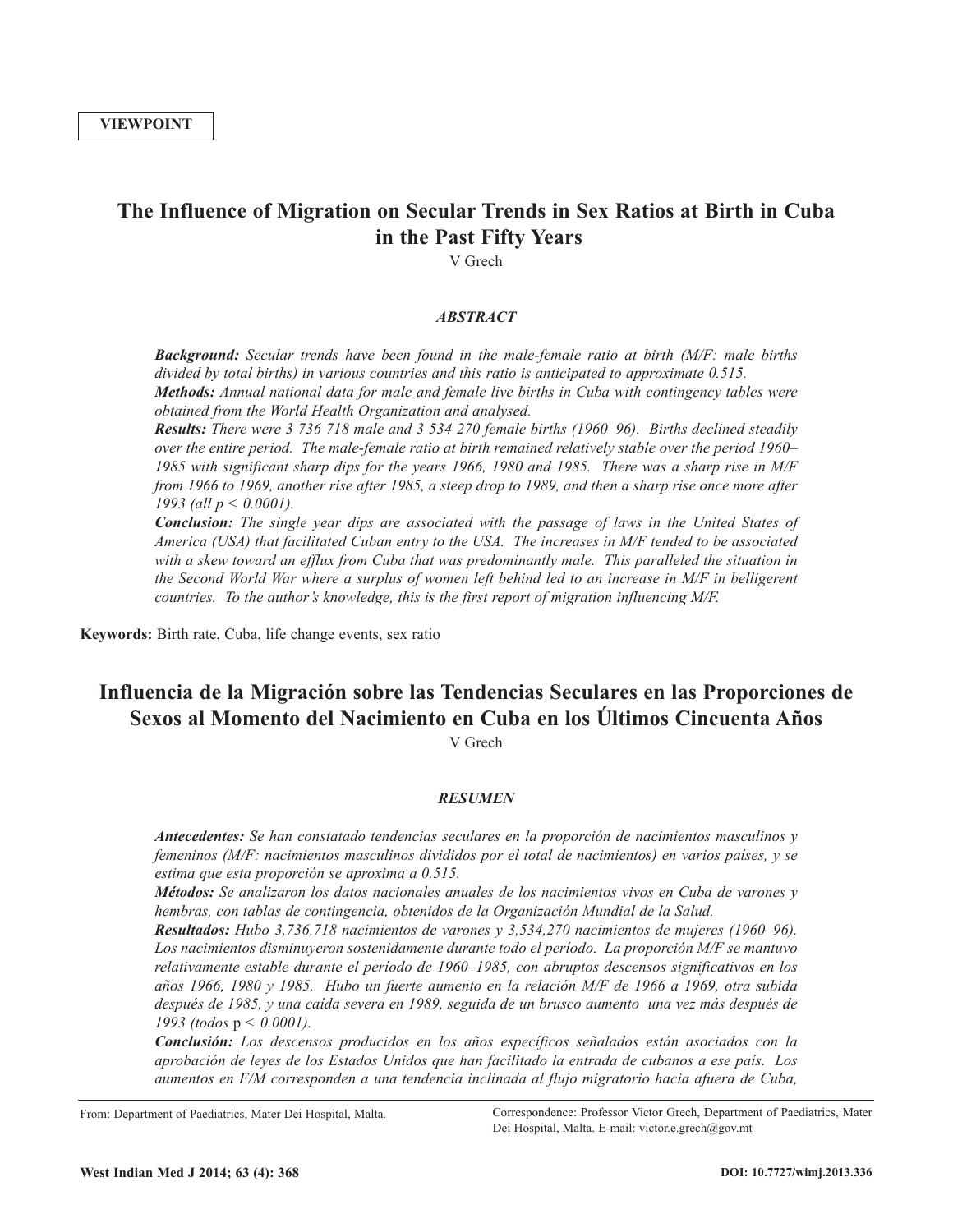*predominantemente masculino. Esto se asemeja a la situación de la Segunda Guerra Mundial, en la* que el superávit de mujeres que quedaron atrás, condujo a un aumento en la relación M/F en los países *beligerantes. Hasta donde el autor conoce, éste es el primer reporte de la influencia de la migración en la proporción M/F.*

**Palabras claves:** Tasa de natalidad, Cuba, acontecimientos de cambio de vida, proporción de los sexos

#### **West Indian Med J 2014; 63 (4): 369**

#### **INTRODUCTION**

In mammals, including humans, gender is determined at conception. In human live births, males occur slightly in excess in a ratio that approximates 515 males to 485 females (1). This ratio is conventionally expressed as the ratio of male live births divided by total live births (M/F). The reason for this discrepancy is uncertain but several factors have been proposed (2).

Of particular relevance to this study, stress has been shown to decrease M/F (3). There are factors that also increase M/F such as long-duration warfare [*eg* the World Wars] (1, 4); M/F may also exhibit slow secular changes (5). This study identifies secular trends in M/F in Cuba from a World Health Organization (WHO) dataset that includes the past fifty years, with particular attention to the effect of migration on M/F in Cuba (6). This is because migration, with intermittent upsurges of refugees leaving Cuba for the United States of America (USA), is an overarching theme in the history of the relationship between these two nations (Table 1). The null hypothesis is that there were no significant secular variations in M/F.

#### **METHODS**

Annual male and female live births were obtained directly from the WHO.

Microsoft Excel was used for data entry, overall analysis and charting. The quadratic equations of Fleiss were used for exact calculation of 95% confidence intervals for ratios (7). Chi-squared tests for trend were used for annual male and female births. These were performed using the Bio-Med-Stat Excel add-in for contingency tables. This addin is based on the original work by Cochran and Armitage [Dr Peter Slezák, Institute of Normal and Pathological Physiology, Slovak Academy of Sciences; personal communication]

Table 1: Cuban migration, 1959**–**1980

| Period                                                       | n       |
|--------------------------------------------------------------|---------|
| January $1959 - October 1960$                                | 26 527  |
| November $1960 - January 1961$                               | 60 224  |
| October $1961 -$ October 1962                                | 153 534 |
| November 1962 – November 1965                                | 29 962  |
| December 1965 – March 1972 (Camarioca boat lift and airlift) | 277 242 |
| April 1972 – January 1973                                    | 13 977  |
| January 1973 – December 1973                                 | 12.579  |
| January 1974 – December 1974                                 | 13 670  |
| January 1975 – December 1975                                 | 8488    |
| January 1976 - December 1976                                 | 4515    |
| January 1977 – December 1977                                 | 4548    |
| January 1978 - December 1978                                 | 4108    |
| January 1979 – March 1980                                    | 3000    |
| April 1980 – May 1980 (Mariel boat lift)                     | 125 000 |
| August 1995 – September 1995 (Balsero Crisis)                | 30 000  |

(8, 9). A *p*-value  $\leq 0.05$  was taken to represent a statistically significant result.

#### **RESULTS**

There were 3 736 718 male and 3 534 270 female births available for study, totalling 7 270 988 live births for the period 1960–96.

Five-year total live births and sex ratios at birth, in five-year intervals, are shown in Table 2. The number of births declined steadily over the entire period. The male/female ratio remained relatively stable over the period 1960–1985 with some exceptions (Figure). There were sharp dips in M/F for the single years 1966, 1980 and 1985 and all of these were statistically significant when compared to M/F ratios of the preceding and following five years (Table 3).

There was a sharp rise in M/F from 1966 to 1969 (*x* trend =  $23.8$ ,  $p < 0.0001$ ; Table 4); M/F was more labile after

Table 2: Five-year births and male/female birth ratio (M/F) for Cuba, 1960–96

|              | 1960–64 | 1965–69 | $1970 - 74$ | $1975 - 79$ | 1980-84 | 1985-89 | 1990-94 | 1995-96 |
|--------------|---------|---------|-------------|-------------|---------|---------|---------|---------|
| М            | 631 565 | 647 542 | 601 877     | 432 079     | 392 992 | 462 155 | 418 164 | 150 344 |
| F            | 600 035 | 612 059 | 568 224     | 407 570     | 371 806 | 438 237 | 399 237 | 137 102 |
| <b>Total</b> | 237 019 | 256 014 | 247 997     | 226 005     | 203 066 | 192 941 | 187 555 | 168 960 |
| <b>UCI</b>   | 0.5162  | 0.5165  | 0.5165      | 0.5163      | 0.5164  | 0.5166  | 0.5166  | 0.5176  |
| M/F          | 0.5142  | 0.5146  | 0.5146      | 0.5143      | 0.5143  | 0.5144  | 0.5144  | 0.5152  |
| <b>LCI</b>   | 0.5122  | 0.5126  | 0.5126      | 0.5122      | 0.5121  | 0.5122  | 0.5121  | 0.5129  |
|              |         |         |             |             |         |         |         |         |

UCI – upper confidence interval, LCI – lower confidence interval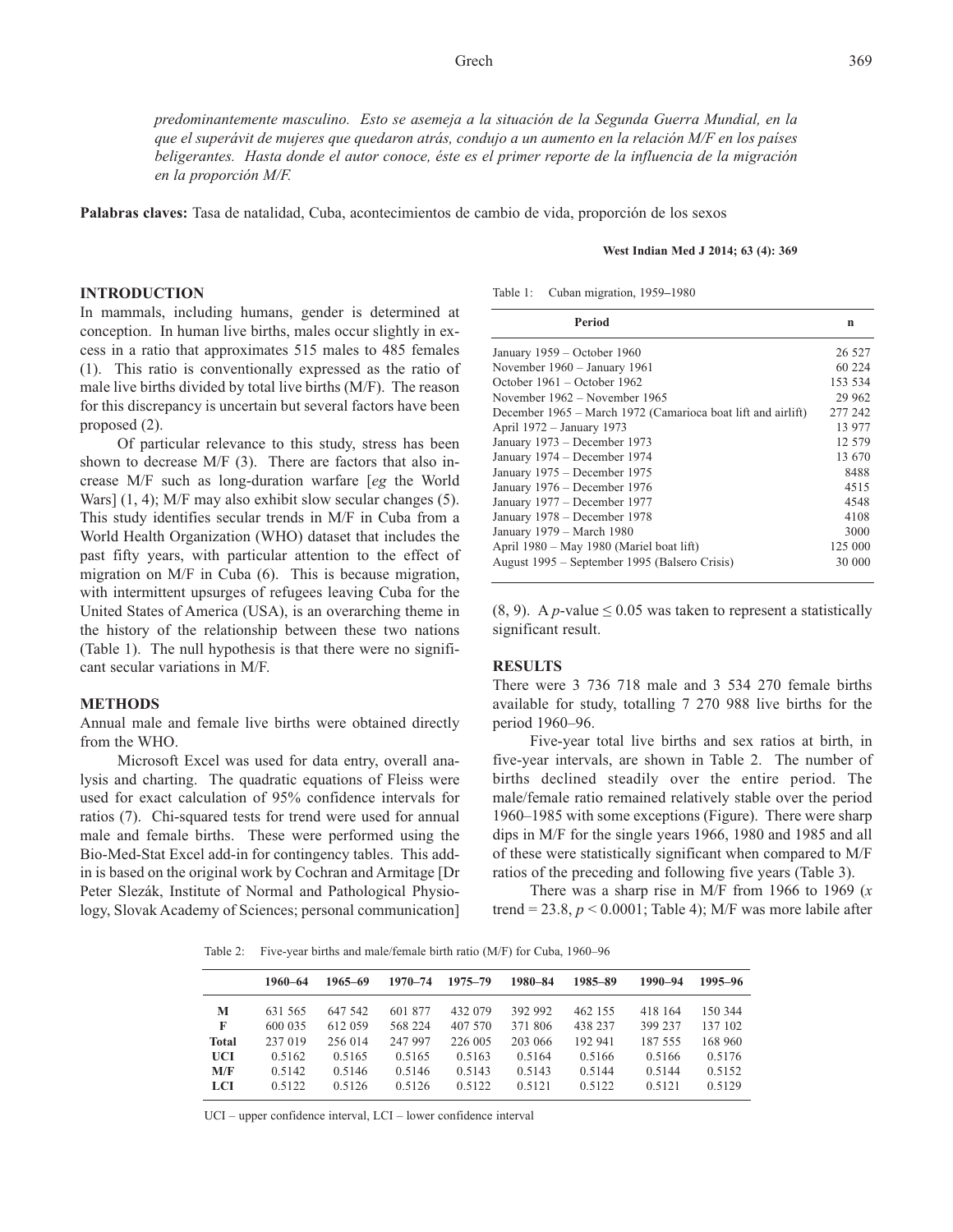

Figure: Male/female birth ratio (M/F) trends in Cuba, 1960–1996.

Table 3: Comparison of male/female birth ratio (M/F) dips in 1966, 1980 and 1985 with the previous and following five-year periods

|                  | $1961 - 65$ | 1966    | $1967 - 71$ | $1975 - 79$ | 1980    | $1981 - 85$ | 1980-84 | 1985    | 1986-90 |
|------------------|-------------|---------|-------------|-------------|---------|-------------|---------|---------|---------|
| М                | 656 862     | 130 253 | 635 399     | 432 079     | 69 819  | 416 027     | 392 992 | 92 854  | 464497  |
| F                | 623 813     | 125 160 | 597 847     | 407 570     | 67 081  | 393 938     | 371 806 | 89 213  | 440486  |
| <b>Total</b>     | 263 975     | 255 413 | 255 311     | 143 551     | 136 900 | 136 211     | 166 281 | 182 067 | 166049  |
| <b>UCI</b>       | 0.5152      | 0.5119  | 0.5170      | 0.5172      | 0.5127  | 0.5173      | 0.5172  | 0.5123  | 0.5172  |
| M/F              | 0.5133      | 0.5100  | 0.5151      | 0.5147      | 0.5100  | 0.5147      | 0.5148  | 0.5100  | 0.5148  |
| <b>LCI</b>       | 0.5114      | 0.5080  | 0.5132      | 0.5121      | 0.5073  | 0.5120      | 0.5124  | 0.5077  | 0.5124  |
| $\boldsymbol{x}$ | 7.3         |         | 23.4        | 9.9         |         | 6.2         | 8.7     |         | 6.5     |
| $\boldsymbol{p}$ | 0.007       |         | < 0.0001    | 0.002       |         | 0.013       | 0.003   |         | 0.011   |

UCI – upper confidence interval, LCI – lower confidence interval

Table 4: Male/female birth ratio (M/F) trends for 1985–89 and 1993–95

| Year | М       | F       | <b>Total</b> | UCI    | M/F    | LCI    |
|------|---------|---------|--------------|--------|--------|--------|
| 1966 | 130 253 | 125 160 | 255 413      | 0.5119 | 0.5100 | 0.5080 |
| 1967 | 131 513 | 123 798 | 255 311      | 0.5170 | 0.5151 | 0.5132 |
| 1968 | 127 118 | 119 689 | 246 807      | 0.5170 | 0.5151 | 0.5131 |
| 1969 | 123 160 | 114 935 | 238 095      | 0.5193 | 0.5173 | 0.5153 |
| 1985 | 92 854  | 89 213  | 182 067      | 0.5123 | 0.5100 | 0.5077 |
| 1986 | 85 482  | 80 567  | 166 049      | 0.5172 | 0.5148 | 0.5124 |
| 1987 | 93 023  | 86 454  | 179 477      | 0.5206 | 0.5183 | 0.5160 |
| 1988 | 96 502  | 91 406  | 187 908      | 0.5158 | 0.5136 | 0.5113 |
| 1989 | 94 294  | 90 597  | 184 891      | 0.5123 | 0.5100 | 0.5077 |
| 1993 | 77 639  | 74 594  | 152 233      | 0.5125 | 0.5100 | 0.5075 |
| 1994 | 76 394  | 70 871  | 147 265      | 0.5213 | 0.5188 | 0.5162 |
| 1995 | 78 803  | 68 367  | 147 170      | 0.5380 | 0.5355 | 0.5329 |

UCI – upper confidence interval, LCI – lower confidence interval

1985. After the M/F dip in this year, M/F rose sharply over the next three years (1985–87: *x* trend = 24.9,  $p < 0.0001$ ). It then declined again over the next three years (1987–89, *x* trend = 25.1,  $p < 0.0001$ ). The male/female ratio was then stable over the period 1989–93, before rising sharply once more (1993–95, *x* trend = 193.6, *p* < 0.0001).

#### **DISCUSSION**

#### **Stress, radiation and M/F**

The Trivers-Willard hypothesis suggests that Darwinian evolution should encourage species to adapt to changing circumstances by altering the odds of having a child of a specific gender. Parents in good condition, and by inference, living in a time of plenty, would be better off having sons as these have higher reproductive potential than daughters. Conversely, parents in poor condition, and by inference, living in a time of scarcity, would be better off having daughters than sons, as daughters are likelier to survive to reproductive age and do not have to compete as much as males for mating rights (10).

In accordance with this hypothesis, M/F wanes when adverse environmental factors are present. It has been shown, for example, that M/F declines after traumatic events such as earthquakes (11) and other environmental disasters (12). This is because such events appear to encourage stressed females to spontaneously abort male foetuses in excess of female foetuses (13) in accordance with the Trivers-Willard hypothesis (10). Radiation is an exception, in that populations wherein males and females are equally exposed tend to decrease in fertility and also further skew M/F in favour of males (14).

In the 1990s, Cuba experienced a period of extreme economic depression, the so-called "Special Period" (*Periodo Especial*), exacerbated by the economic embargo imposed by the USA (15). For example, over the period 1990–3, the per capita gross domestic product decreased over a third [36%] (16). This has been attributed to having caused a paradoxical rise in M/F (17).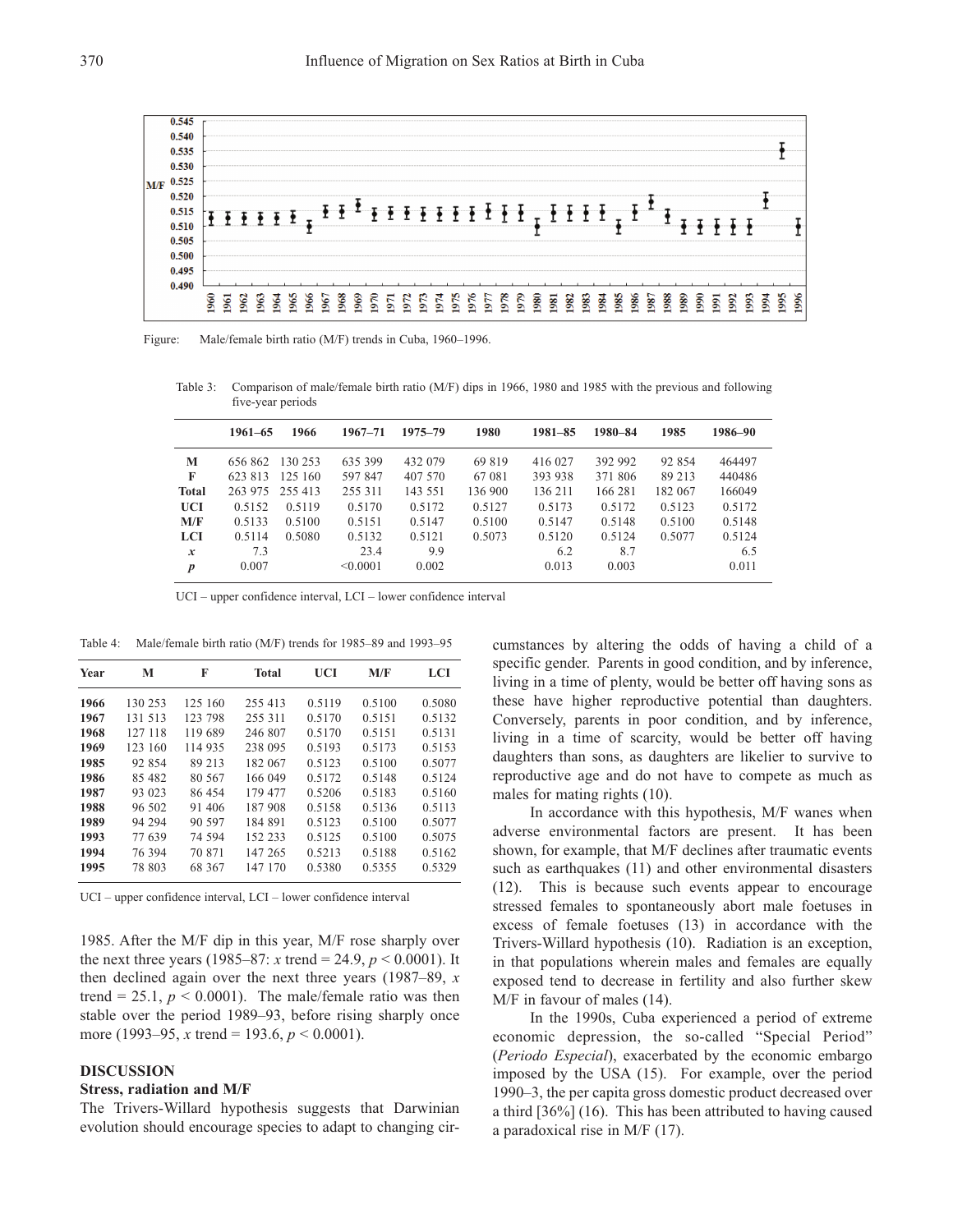It has also been hypothesized that this rise in M/F could have been caused by radioactively contaminated food imports from Russia by the Chernobyl accident of April 1986 (14), a plausible albeit unproven possibility (18). This hypothesis is supported by the fact that the increase in M/F between 1986 and 1989 is paralleled by a decline in total births over the same period (Table 4). However, a more prosaic explanation has been proposed for this M/F change. Due to the economic troubles, Cuba did not continue to import the customary gummed two-page form that accurately replicated writing onto a copy. This form was used to record birth details of individual births in hospitals. The standard form was therefore replaced with two forms with an interposed carbon paper manually held together. The copy was sent to the Cuban National Statistics Office for central data input. There was a tendency for error to occur in recording a child's gender on the copy, as the sheets could slip with a systematic bias toward the male sex box being ticked (19).

#### **Migration and M/F**

The dips in M/F in 1966, 1980 and 1985 and other abrupt changes described in this paper appear to coincide with migration-related events. Cuba has had a long-standing connection with Florida since this is the closest part of the USA (Cuba is 366 km away from Miami) and is therefore a logical refuge for Cubans who decide to migrate away from their country.

Fidel Castro was sworn in as Prime Minister of Cuba in 1959 and under the regime, Cuba became one of the foremost communist powers, fully supported by the Union of Soviet Socialist Republics (USSR). The nationalization of educational institutions, hospitals, private land and industrial facilities, along with political oppression of the opposition (including imprisonment and execution) prompted the first wave of migration. This first wave constituted over 200 000 individuals (Table 1), including many professional and elite members of society and their families. They were vilified and their properties were confiscated by the state but their migration was relatively orderly and premeditated when compared to the successive waves (6, 20). These Cubans were aided by the passage of the Migration and Refugee Assistance Act of 1962 which was enacted to allow the USA to deal with unexpected and urgent needs of refugees and other persons at risk, worldwide (21). There were no M/F fluctuations in Cuba during this period in the early 1960s.

A second wave was spurred by a Memorandum of Understanding which remained in effect between Cuba and the USA from December 1965 to early 1973. Refugees were ferried by charter flights, so-called twice daily "Freedom Flights" (*Vuelos de la Libertad*) that transferred over a quarter of a million refugees (Table 1). Places were limited to immediate relatives of previous *émigrés*, with waiting periods that exceeded a year (6). This included an efflux from the Cuban port of Camarioca to Key West off the coast of Florida aided by the above-mentioned *émigrés*, using

small boats. These asylum seekers were granted automatic acceptance in the USA (6). Matters were expedited for refugees by the Cuban Adjustment Act of 1966 which facilitated entry and integration of Cuban nationals into the USA (6). The abrupt dip in M/F in 1966 which occurred in the year after the Memorandum, followed by a sharp rise to 1969, coincides with this period.

Under the Refugee Act of 1980, the USA provided political asylum and imposed an annual quota of 19 500 refugees from Cuba (22). This resulted in a third wave of refugees which commenced that same year when a group of Cubans drove a bus through the gates of the Havana Peruvian Embassy and requested (and were granted) asylum. The regime responded by removing Cuban guards from around the embassy, which was promptly inundated by over four thousand refugees. The regime reacted to this by stating that anyone who wished to leave Cuba could do so. Consequently, 125 000 Cubans left the island from the port of Mariel in an improvised flotilla known as the "Mariel boatlift" [Table 1] (6, 23). The dip in 1980 coincides with the introduction of the Refugee Act.

In 1984, the USA and Cuba negotiated an agreement not only to resume normal immigration but also to repatriate individuals who were excludable by USA law. The USA granted Cuba an annual minimum of 20 000 legal immigrant visas, some of which were allocated to Cubans in refugee camps. However, refugees continued to attempt to enter the USA illegally in perilous rafts (*balseros*). Any Cubans found attempting to enter the USA by sea were repatriated. This became known as the "wet foot/dry foot" policy, wherein illegal migrants who are intercepted at sea are returned without fear of persecution while those who reach shore and meet the definitions of asylum seekers are accepted and eventually resettled (6, 24). The M/F dip in 1985 follows this agreement.

The refugees in the 1980s were predominantly young men (25), as occurred in the Second World War where combatants were also predominantly young men. During the Second World War, M/F was noted to rise in belligerent countries (4). In this setting, warfare-related alteration in M/F has been attributed to increased coital frequency. In times of war, an adult sex ratio imbalance prevails, with more males being away from their homes. This results in sexual excesses; "actions [that] were viewed as understandable responses to the Frauenuberschuss", the excess supply of women (26). It has been mooted that in wartime, nonprogrammed copulation and high coital rates co-exist, with more conceptions occurring early or late in the menstrual cycle, increasing M/F (27). This is due to the fact that M/F follows a U-shaped regression on cycle day of insemination, suggesting that female conceptions result most often from conceptions around ovulation, with male conceptions occurring more frequently at the beginning and end of the menstrual cycle (28). This may provide an explanation as to the sharp rise in M/F for the three years following 1985.